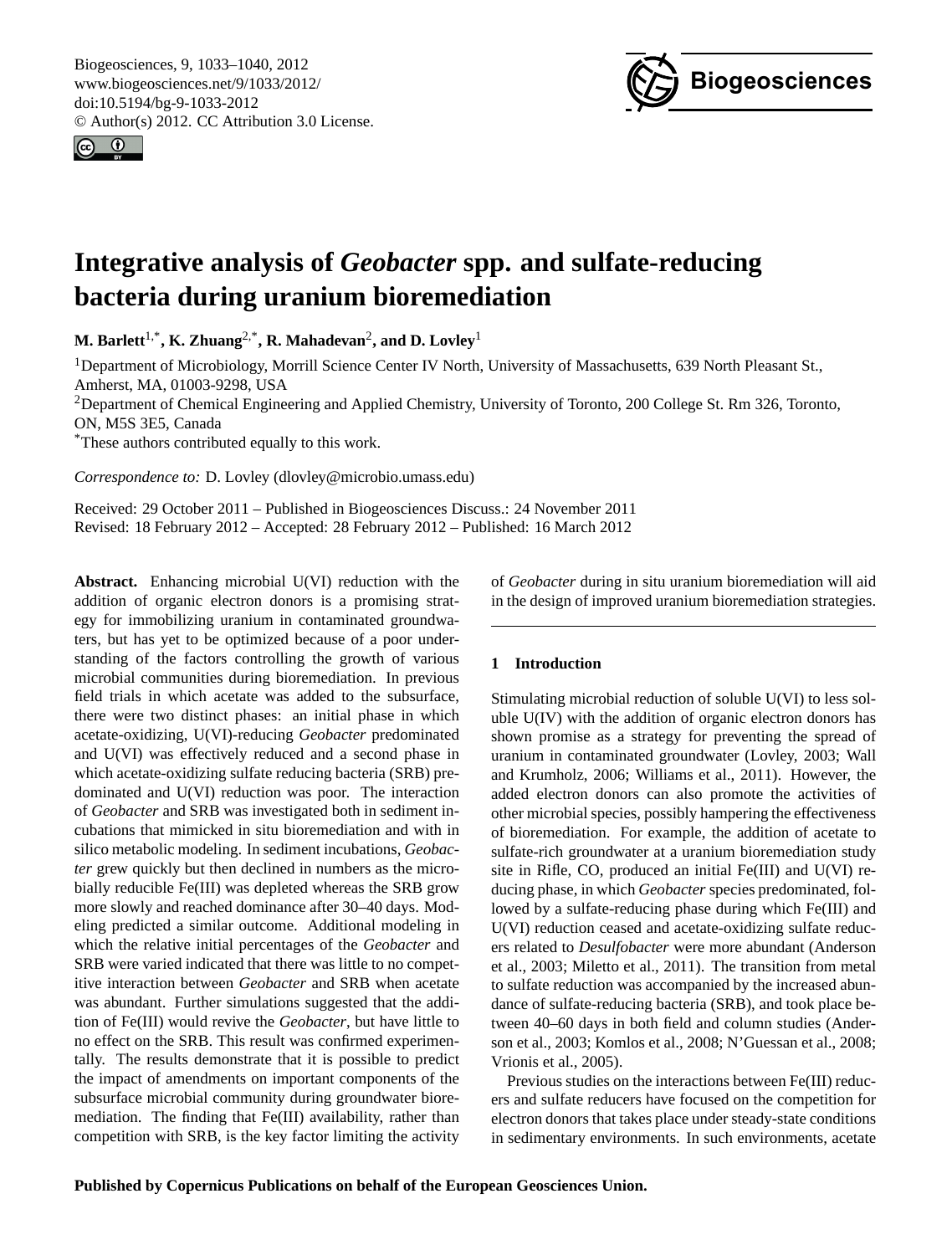and other more minor electron donors that support Fe(III) reduction and sulfate reduction are provided from the relatively slow hydrolysis and fermentation of complex organic matter (Lovley and Chapelle, 1995). Fe(III) reducers have a higher affinity for acetate and other electron donors than sulfate reducers, and, under steady-state conditions, can maintain the concentrations of these electron donors too low for sulfate reducers to metabolize (Lovley and Phillips, 1987; Chapelle and Lovley, 1992). If high concentrations of acetate or other electron donors are added to such sediments, then the competition for electron donors is relieved and Fe(III) reduction and sulfate reduction can proceed simultaneously (Lovley and Phillips, 1987).

Thus, it might be expected that the initial responses of *Geobacter* and *Desulfobacter* species to acetate amendments might be more comparable to each other, yet, the consistent observation is that *Geobacter* predominate in the early stages of acetate-driven in situ uranium bioremediation. An analysis of the competition between *Geobacter* and *Rhodoferax* species, which are also acetate-oxidizing Fe(III) reducers, demonstrated that although *Rhodoferax* could compete with *Geobacter* at the low rates of acetate production in unamended sediments, the addition of high concentrations of acetate favored *Geobacter* species which grow less efficiently but faster than *Rhodoferax* species (Zhuang et al., 2011). These results demonstrate that the selective pressures for competition are much different in environments with high concentrations of added electron donors versus environments in which electron donors are slowly provided via fermentation of complex organic matter.

In order to study the dynamic interactions between *Geobacter* and acetate-oxidizing SRB during uranium bioremediation, we have adopted an integrative approach that iteratively combined laboratory sediment experiments with the dynamic modeling of the *Geobacter* and SRB communities. Similar integrative approaches have been used to elucidate many important features of *Geobacter* physiology and ecology in recent years (Izallalen et al., 2008; Mahadevan et al., 2006, 2011; Segura et al., 2008; Sun et al., 2009; Zhuang et al., 2011; Mahadevan et al., 2011). The results of both experimental and modeling approaches suggest that *Geobacter* and SRB populations have little direct interaction and that the late appearance of SRB to added acetate can be attributed to a slower growth rate.

## **2 Methods**

## **2.1 Sediment incubations**

## **2.1.1 Sediment incubation with acetate**

Sediments and groundwater were obtained from a uraniumcontaminated site at Old Rifle, CO, that has been described elsewhere (Anderson et al., 2003). Sediments and sterile,

anaerobic groundwater were placed in glass bottles which were purged with a 95:5  $N_2$ : $CO_2$ : gas mixture to achieve anaerobic conditions and then sealed with thick butyl rubber stoppers. Sodium acetate was added to provide an initial concentration of a concentration of 12 mM and the sediments were incubated at  $16^{\circ}$ C.

Sediments and groundwater were sampled under anaerobic conditions in an  $N_2$ -filled glovebag. Acetate, sulfate, ferrous iron and total iron were determined as described below. A mixed sediment/groundwater slurry was immediately fixed for fluorescent in situ hybridization (FISH) in 4% paraformaldehyde/0.5  $\times$  phosphate buffered saline (PBS;  $1 \times = 7.6$  g NaCl,  $1.9$  g Na<sub>2</sub>HPO<sub>4</sub>·7H<sub>2</sub>O,  $0.7 g$  NaH<sub>2</sub>PO<sub>4</sub>·2H<sub>2</sub>O per 1) with 0.1 % sodium pyrophosphate and  $0.15\%$  Triton-X (Sigma) and stored at  $4\,^{\circ}$ C. This solution was vortexed for five seconds and allowed to settle briefly to remove the majority of sediment particles before being added to  $0.2 \mu m$  white polycarbonate filters (GTTP; Millipore, Billerica, MA) and washed with 1 % Nonidet (Sigma) solution. Cells were hybridized for three hours as described previously (Lemke et al., 1997; Pernthaler et al., 2001) with a formamide concentration of 35%  $(v/v)$ . The slides were embedded in Vectashield (Vector Laboratories, Burlingame, CA) and observed with a Nikon epifluorescence microscope. Ten to twenty fields of view for each sample were enumerated.

The number of *Geobacter* was determined by the number of cells that hybridized the probes GEO3A, GEO3B, and GEO3C (Richter et al., 2007). The number of sulfate reducing bacteria was inferred by determining the number of cells that hybridized the probes SRB385 and SRB385Db (Amann et al., 1990) and subtracting the number of *Geobacter*. This was done because the SRB385 and SRB385Db probes include the majority of SRB and some other deltaproteobacteria including the *Geobacter* (Rabus et al., 1996). The probe NON338 was used to account for autofluorescence (Wallner et al., 1993).

## **2.1.2 Fe(III) oxide addition experiment**

After an initial experiment was run as above, bottles were incubated for over 2 months to fully reduce the bioavailable Fe(III) and sulfate in the sediments and groundwater. Once this initial reduction was complete, the groundwater was replaced with fresh groundwater containing natural concentrations of sulfate at about 8–10 mM and additional acetate at a concentration of 2 mM. The bottles were incubated at  $16^{\circ}$ C for 17 days. At this point, they were further amended with acetate (5 mM) in sulfate-containing groundwater and two of the three bottles were amended with poorly-crystalline Fe(III) oxide at a concentration of 50 mM. Acetate in groundwater was added on Days 23 and 27 to maintain concentrations between 2–5 mM. The bottles were sampled every 2–3 days through Day 32 and samples were processed as above for geochemistry and bacterial cell numbers.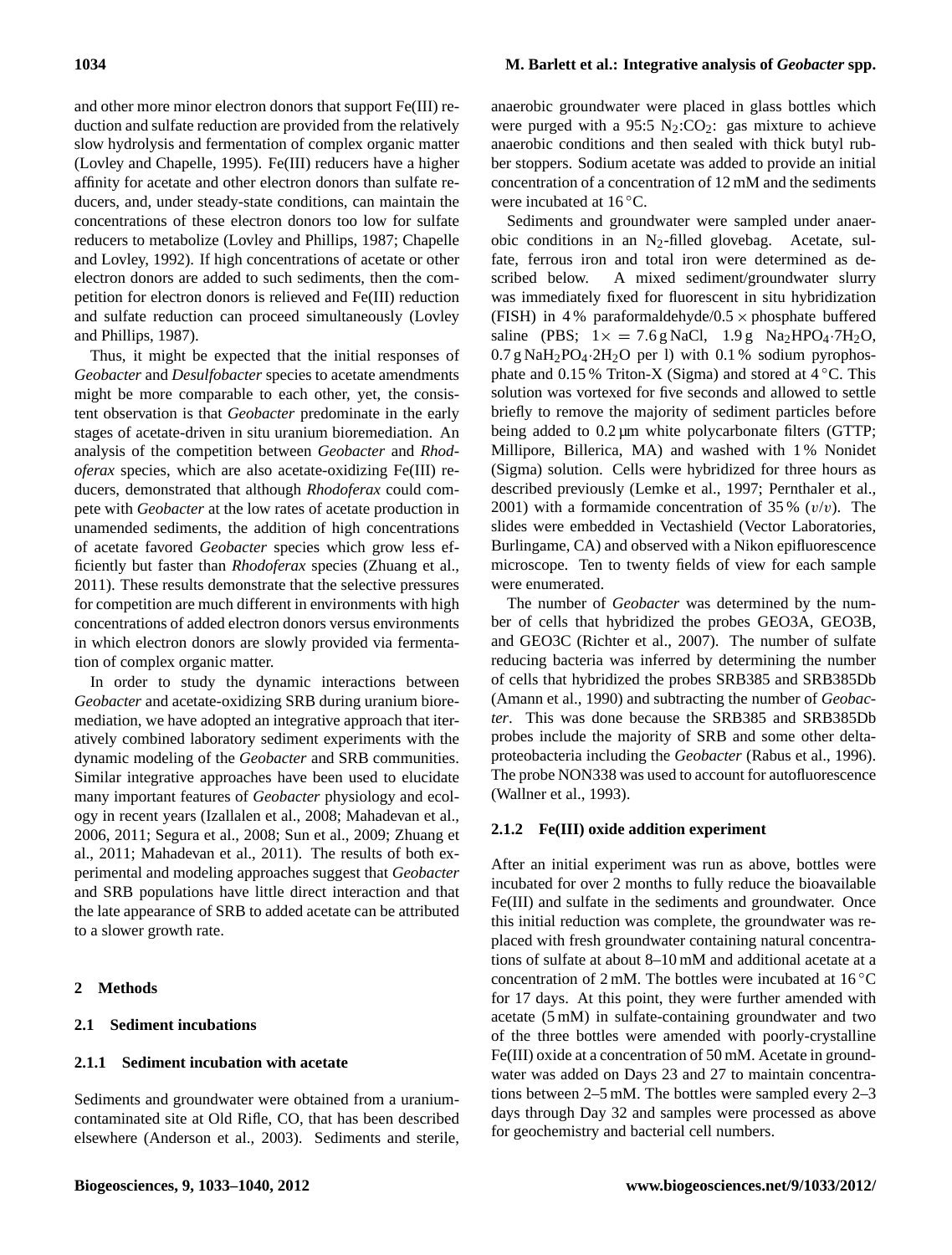## **2.2 Analytical methods**

Groundwater samples for acetate and sulfate analyses were filtered through 0.2 µm SFCA filters (Corning Inc.; Corning, NY) and measured on a Dionex ICS-1000 (Sunnyvale, CA). Fe(II) and Fe(III) in the water and sediments were determined with the ferrozine method as previously described (Lovley and Phillips, 1987) after extraction in 0.5N HCl for 24 h.

## **2.3 Dynamic metabolic modeling of** *Geobacter* **and SRB**

A dynamic community metabolic model containing attached *Geobacter*, planktonic *Geobacter*, and SRB was used to study the metabolic interactions between *Geobacter* and SRB. Attached *Geobacter* were assumed to be the sole reducer of Fe(III) and planktonic *Geobacter* is assumed to be the sole reducer of uranium (Zhao et al., 2010). This particular model utilizes the genome-scale metabolic model of *Geobacter* (Zhuang et al., 2011) and a pathway-scale metabolic model of SRB; this model has been described elsewhere and been shown to be capable of predicting the microbial activities during the 2002 field bioremediation experiments at the study site (Zhuang et al., 2012).

## **2.3.1 Determination of model parameters**

Using the methods described in Sect. 2.3, the total concentration of iron in the sediment has been determined to be 7.45 mM; about 70 % (5.2 mM) of the iron has been determined to be Fe(III) which can be reduced by *Geobacter*, the remaining 2.25 mM are Fe(II) which is already in a reduced form and cannot be further reduced by *Geobacter*. Previous work has established that in the Rifle sediment, less than 3 % of the Fe(III) are in the easy-to-use amorphous oxide form, the rest are in more hard-to-use forms including Fe(III) silicate, Al-geothite, and magnetite (Komlos et al., 2008). Based on these experimental evidences, we have calculated the initial concentrations of Fe(II), Easy-to-Use Fe(III), and Hardto-Use Fe(III) to be 2.25 mM, 0.16 mM, and 5.1 mM, respectively. In our model, Easy-to-Use and Hard-to-Use Fe(III) are treated as two different metabolites, whose dynamics are described separately.

The genome-scale model of *Geobacter sulfurreducens* has been updated to include separate pathways for the uptakes of Easy-to-Use Fe(III) and Hard-to-Use Fe(III). The uptake kinetics of acetate and Easy-to-Use Fe(III) for *Geobacter* have been described in a previous model (Zhuang et al., 2011); however, this model did not include the Hard-to-Use Fe(III) pathway. The saturation constant in the Fe(III) utilization kinetics for the easy-to-use Fe(III) have been previously published to be 1 mM (Zhuang et al., 2011); here, we identified the  $V_{\text{max}}$  and  $K_s$  for hard-to-use Fe(III) using the Fe(II) data from the 2002 Rifle experiment (Supplement, Fig. S1) as well as the Fe(II) data from this work (Fig. 2f) (Supple-



**Fig. 1.** Microbiological and geochemical impact of adding acetate to subsurface sediments. **(A)** The number of cells of *Geobacter* and sulfate-reducing bacteria (SRB) as determined by fluorescent in situ hybridization of probes GeoA/GeoB/GeoC and SRB385/SRB385Db, respectively; **(B)** Fe(III) reduction as indicated by an increase in the proportion of Fe(II) of the total acidextractable iron in the sediment;  $(C, D)$  The concentration of acetate **(C)** and sulfate **(D)** in the groundwater; The arrow denotes an addition of sterile groundwater to the batches that aimed to increase both acetate and sulfate by 5 mM each; Data points are each an average of 5 separate batches.

ment, Fig. S1). The  $V_{\text{max}}$  for easy-to-use Fe(III) was set to 568 mmol gdw−<sup>1</sup> h −1 as previously described (Zhuang et al., 2011). The  $V_{\text{max}}$  for hard-to-use Fe(III) was estimated to be 30 mmol gdw<sup>-1</sup> h<sup>-1</sup> using Fe(II) data.

Kinetic parameters for *Desulfobacter postgatei* (Ingvorsen et al., 1984), which is closely related to the majority of SRB that increase in abundance during the sulfate reduction phase (Miletto et al., 2011), were employed in the SRB modeling with the exception that the published kinetics in our experimental data (Fig. 1) show that the Rifle SRB's affinity for sulfate is much lower than that of the laboratory *Desulfobacter* strains during the batch sediment incubation. A  $K_s$  value of 13 mM was estimated using the experimental sulfate data (Fig. 2e).

A death rate of  $0.0011 h^{-1}$  was chosen for both organisms, which is based on the value of two previous models of sulfate and iron reducers (Bethke et al., 2008; Moosa, 2002). This value can describe the decay of *Geobacter* (Fig. 2).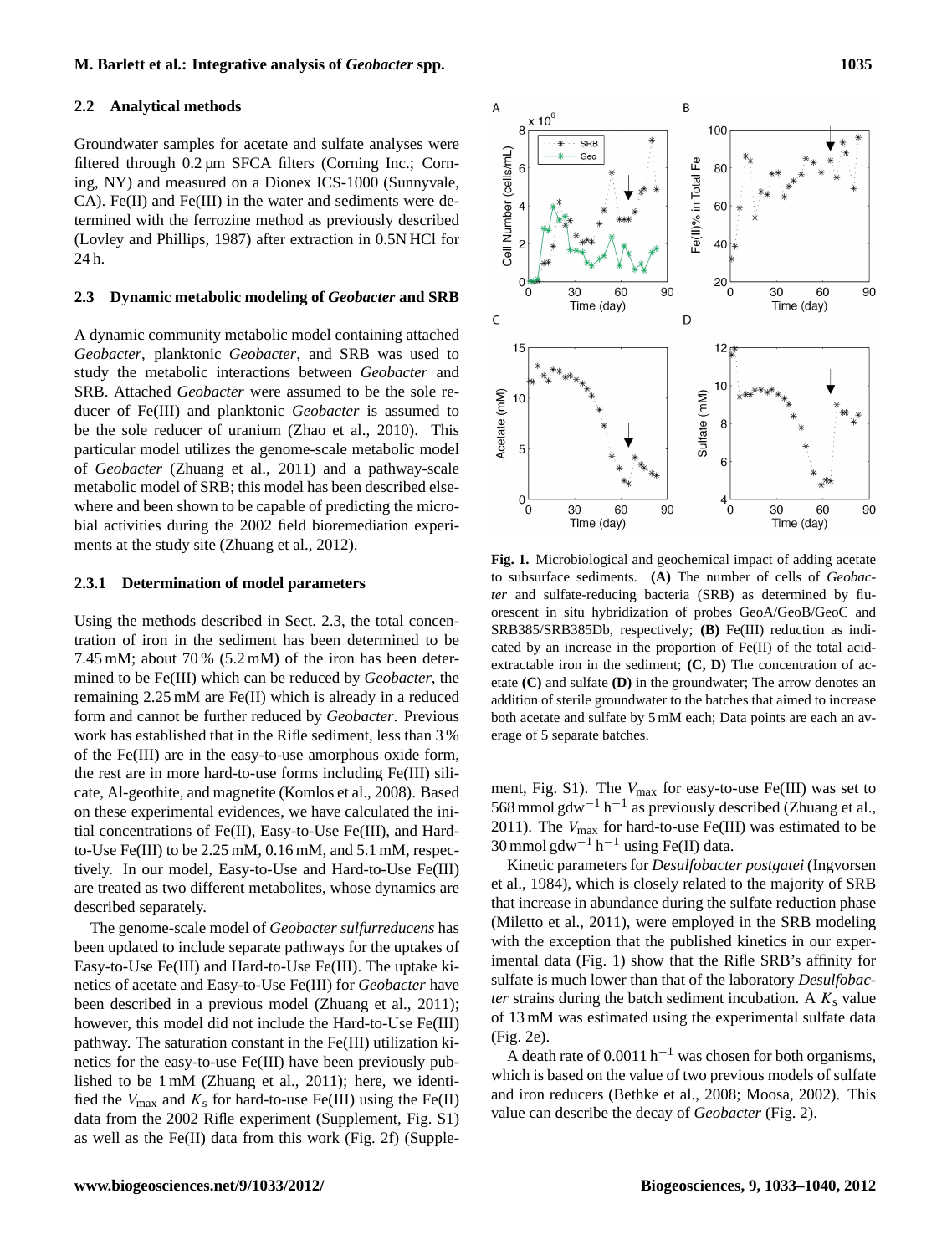

**Fig. 2.** In silico predictions of trends in the fraction of *Geobacter* in the community **(A)**, number of SRB **(B)**, number of *Geobacter* **(C)**, acetate concentration **(D)**, sulfate concentration **(E)**, and Fe(II) concentration **(F)**. Lines are the in silico predictions; \* are the experimental values. The experimental Fe(II) values are calculated by multiplying the total iron concentration of 7.5 mM with the experimentally measured Fe(II) percentage in total Fe(II) from Fig. 1.

#### **2.3.2 Simulations of batch incubation experiments**

To model the laboratory sediment incubation experiment with acetate amendment only, the initial concentrations of acetate and sulfate were set to 12 mM and 10.5 mM, and the initial cell concentrations of both organisms to  $3.4 \times$ 10<sup>4</sup> cells ml−<sup>1</sup> . These values are representative of the measured experimental conditions during sediment incubation. Additions of acetate and sulfate were made in silico on day 65 to reflect the additions in the laboratory experiment.

Ideal batch reactor models were used to simulate conditions with varying starting proportions of *Geobacter* and SRB that were impossible to replicate in the lab. The initial cell number for all organisms was assumed to be 10<sup>4</sup> cells ml−<sup>1</sup> , which is similar to the cell number measured in the batch sediment incubation experiment. These cells were then divided between *Geobacter* and SRB for varying percentage starts including 100 %, 90 %, and 50 % of each group. The SRB were determined to have twice as much mass/cell as the *Geobacter* as calculated from the cellular dimensions found in the FISH pictures of each group.

The model used to simulate Fe(III) amendment was initialized with the same conditions as in the acetate-amended batch incubation simulation except no additional acetate and sulfate was added later in the experiment. Two simulations were performed: 5 mM of Easy-to-Use Fe(III) was added on day 45 in one simulation and no Fe(III) was added in the other simulation.

## **1036 M. Barlett et al.: Integrative analysis of** *Geobacter* **spp.**

#### **3 Results and discussion**

## **3.1 Sediment incubation with acetate and its simulation**

The interaction of *Geobacter* species and SRB was evaluated in sediment incubations that simulated conditions in the field experiments, but provided the opportunity to quantify the number of cells in each population over time. With the addition of acetate there was a rapid growth of *Geobacter* species (Fig. 1), as previously observed in field studies (Anderson et al., 2003; Vrionis et al., 2005; Holmes et al., 2012). Adding acetate also stimulated the growth of SRB, but they grew more slowly (Fig. 1). After day 24, the number of *Geobacter* species declined, coincident with reduction of ca. 80 % of the Fe(III) in the sediment (Fig. 1). However, the SRB continued to increase in number and became predominant (Fig. 1). Addition of more acetate and sulfate as they became depleted stimulated additional growth of SRB, but not *Geobacter* species. This pattern of succession from *Geobacter* to SRB has previously been observed in field and column studies (Anderson et al., 2003; Komlos et al., 2008; Milleto et al., 2011) and the timing of the transition to SRB predominance in the batch studies reported here is similar to that seen in those previous studies.

These results demonstrated concurrent growth of both *Geobacter* species and SRB following the addition of acetate, but it was not possible to elucidate from these studies whether the metabolism of the two metabolic groups had an influence on each other. Therefore, the potential for such interactions was further investigated with a dynamic community metabolic model of *Geobacter* and SRB to investigate the metabolic interactions between these two organisms.

First, the sediment incubation study was modeled in order to check the model validity. The model was able to predict the growth of *Geobacter* species and SRB, and the uptake of acetate and sulfate, the reduction of Fe(III), as well as the evolution of the fraction of cells that are *Geobacter* species (Fig. 2). Like the sediment incubation experiment, the simulation predicted that a batch addition of acetate would lead to the initial dominance of *Geobacter* species and the latter overtaking of *Geobacter* by the SRB (Fig. 2). The higher biomass yield and the maximum acetate uptake rate of *Geobacter* resulted in *Geobacter* growing faster than SRB when Fe(III) was abundant. However, the predicted growth rate of *Geobacter* decreased drastically once the Easy-to-Use Fe(III) was exhausted; its growth eventually stopped after the exhaustion of all available Fe(III). On the other hand, SRB grew slowly but steadily, overtaking *Geobacter* species between day 30 and 40. The growth rate of SRB did not vary before and after the exhaustion of Fe(III), suggesting that the microbial reduction of Fe(III) had little effect on the growth of SRB. Thus, despite its relative simplicity, the model was able to predict the shifts in community composition as well as the trends of metabolite utilization observed in the sediment incubations.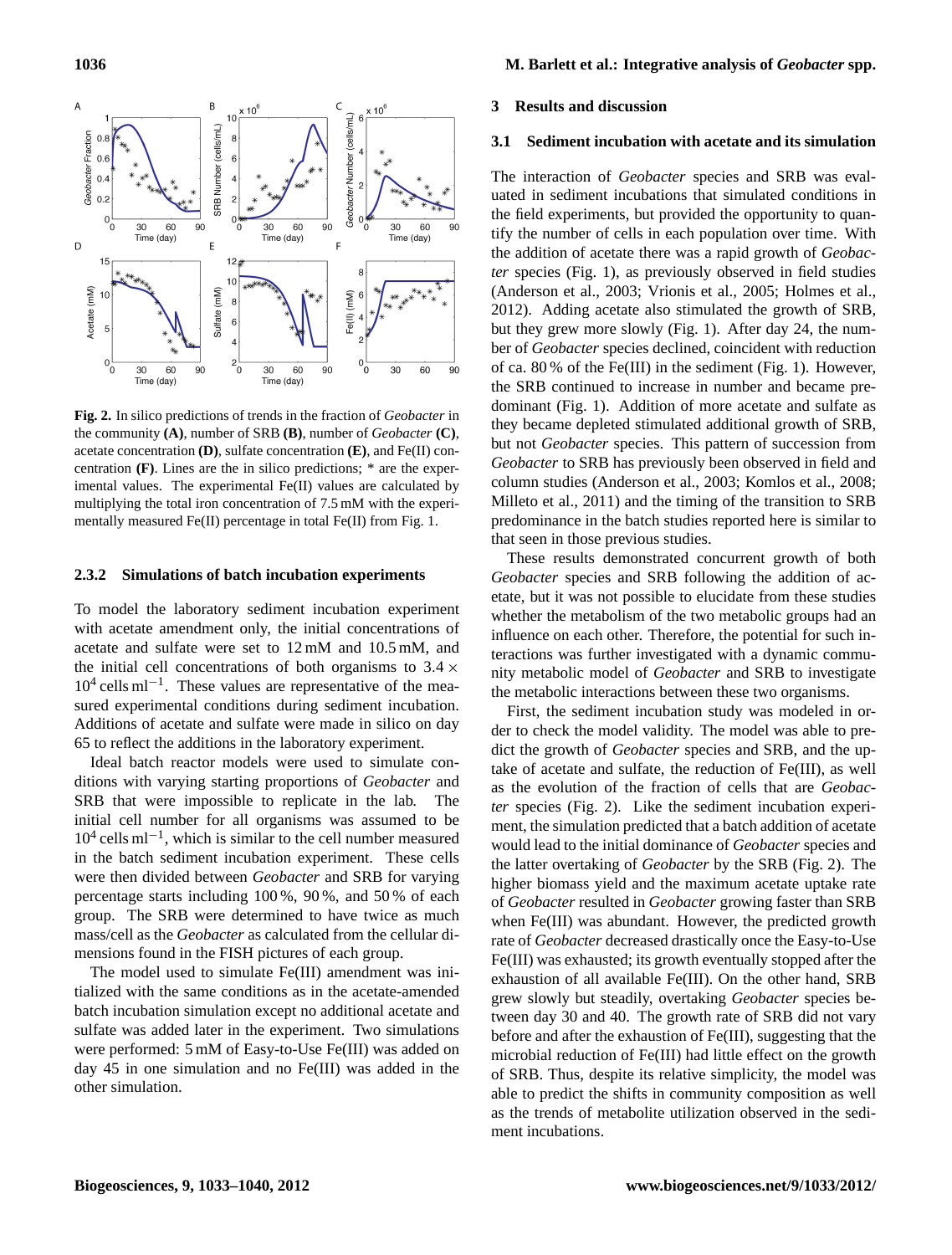It is important to note that while the model was able to predict the general trends, it could not capture finer details. For example, three peaks were observed in the *Geobacter* and SRB numbers, which could not be predicted individually. It is possible that the peaks were caused by sampling errors due to the highly heterogeneous nature of the sediment. Another possibility is that different strains of *Geobacter* and SRB, which are known to exist within the Rifle sediment, grew at different rates; since we only modeled one species of *Geobacter* and SRB respectively, the different peaks could not be predicted. Lastly, the Rifle sediment contains several acetate-consuming species that we did not include in the model; although they are much less influential than *Geobacter* and SRB (Anderson et al., 2003; Vrionis et al., 2005), they can have a minor influence the community dynamics. Ultimately, these discrepancies between the model and the experimental data can help us improve our model as well as highlighting our knowledge gaps regarding the subsurface community.

#### **3.2 Simulations with varying initial microbial fractions**

A potentially important consideration in understanding the interactions between *Geobacter* species and SRB following the addition of acetate to groundwater is the composition of the microbial community prior to acetate amendment. For example, previous molecular analysis of the subsurface community prior to the addition of acetate found that about 5 % of the Rifle microbial community were *Geobacter* species, whereas sequences that could be attributed to acetate-using SRB were not detectable (Holmes et al., 2005; Miletto et al., 2011; Mouser et al., 2009) possibly giving *Geobacter* an initial numerical advantage over the SRB. To mimic the natural variations in the abundance of *Geobacter* and SRB prior to the addition of acetate, simulations were run with a community that was composed of  $0\%$ ,  $10\%$ ,  $50\%$ ,  $90\%$ , and 100 % *Geobacter* at the onset. The simulations demonstrated that the abundance of *Geobacter* and SRB prior to acetate addition had very little influence on the community dynamics after the acetate addition. In all the simulations containing *Geobacter*, they quickly became the dominant species after acetate addition, increasing their numbers to about  $2 \times 10^6$  cells ml<sup>-1</sup> before the depletion of bioavailable Fe(III) (Fig. 3, Row 1). SRB grew at a much slower rate than *Geobacter* species, but SRB growth continued for a longer time because of the abundance of sulfate in the system. In all simulations containing SRB, they overtook *Geobacter* in abundance at about day 23 and increased their numbers to about  $6 \times 10^6$  cells ml<sup>-1</sup> before the sulfate level became too low to maintain growth, (Fig. 3, Row 1). Acetate, Fe(III), and sulfate were consumed at expected times and quantities comparable to the growth of *Geobacter* and SRB.

Strikingly, the dynamic features of Fe(III) and sulfate reduction in all the simulations containing *Geobacter* and SRB respectively are practically identical. It appears that the dy-

0% Geobacter 10% Geobacter 50% Geobacter 90% Geobacter 100% Geobacter Cell Numbers (cells/ml)  $6\frac{\text{x }10^6}{\sqrt{1}}$ SRB  $\overline{4}$  $\overline{2}$  $10^{0}$  $\binom{m}{k}$  $10$ Acetate 5  $\overline{0}$  $\widehat{\underline{\epsilon}}$  10 Sulfate 5  $\widehat{\mathsf{F}}_{0.2}^0$  $\widehat{\overline{\xi}}_{0.1}$ Easy  $(mM)$  $\overline{4}$ Fe(III) (  $\overline{c}$ Hard  $\alpha$ 100 2000 100 2000 100 2000 100 2000 100 200 Time (day) Time (day) Time (day) Time (day) Time (dav)

**Fig. 3.** Ideal batch reactor model simulations with varying initial ratio of *Geobacter* and SRB. In the cell number row, green line indicates *Geobacter*, blue line indicates SRB.

namics of the simulations containing both organisms is equal to the dynamics of the simulation containing no *Geobacter* plus the dynamics of the simulation containing only *Geobacter*. The difference in the timing of the onset of sulfate reduction between the simulations with 90 % and 10 % SRB is only about a day. Even with no *Geobacter* present, it still took more than 30 days for the sulfate reduction to become apparent (Fig. 3, Column 2–5). Acetate never became limiting for any of the simulations, indicating that SRB were never competitively excluded under these conditions. These simulations clearly demonstrate that the metabolic interactions between *Geobacter* and SRB are minimal following a batch addition of a high dosage of acetate. A similar lack of interaction is expected in the field where the acetate concentration is maintained at a high level due to the continuous addition of acetate (Williams et al., 2011).

The same conclusions can be drawn from simulations initiated with 100 times less initial biomass and simulations initiated with twice as much Fe(III) (Figs. S2 and S3 in Supplement). However, in the low initial biomass simulation, the onset of sulfate reduction and the time at which the SRB overtook the *Geobacter* was significantly delayed (Fig. S2 in Supplement). This delay occurred because it took additional time for SRB to accumulate a sufficiently high biomass to become a major contributor of the community metabolism. Given that the timing of the onset of sulfate reduction is the same in the cases with *Geobacter* and in the case without *Geobacter*, it is clear that the lateness of the onset of sulfate reduction is primarily due to the slow growth rate of SRB and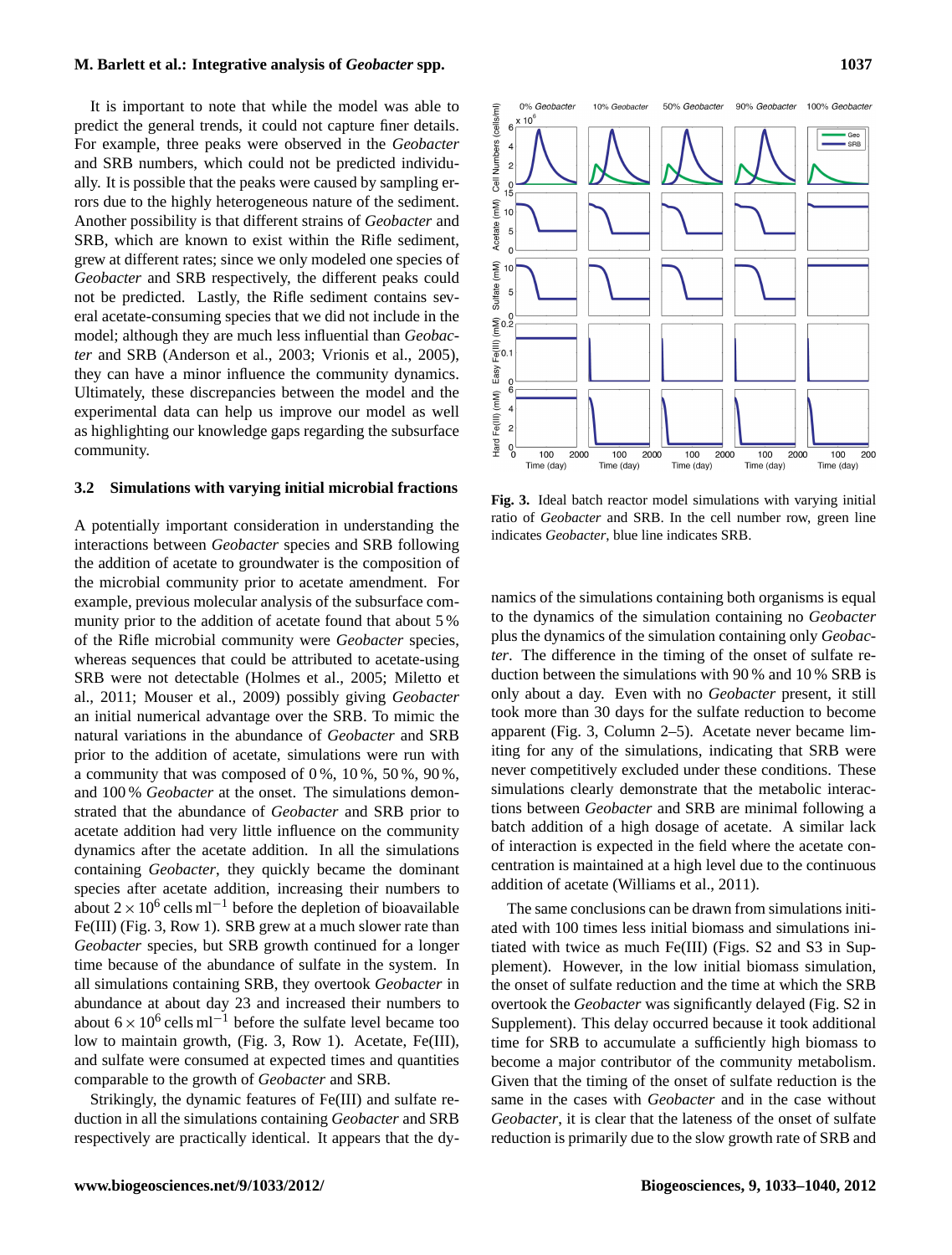

**Fig. 4.** Predicted impact of adding Fe(III) on the number of *Geobacter* **(A)** and SRB **(B)**. The different line style and markers distinguish the control simulation where no Fe(III) was added from the simulation where Fe(III) was added. The black arrows indicates the day Fe(III) was added.



**Fig. 5.** Observed Impact of Fe(III) oxide additions on the number of *Geobacter* **(A)** and SRB **(B)**. The green (diamond style) and red (circle style) lines indicates the data from two bottles in which Fe(III) was added. The blue (star style) line indicates the data from the bottle in which no Fe(III) was added. The black arrows indicates the time Fe(III) was added to both bottles #1 and #2.

is modulated by the initial abundance of SRB, and it is therefore unrelated to the presence of *Geobacter*. Furthermore, the fact that that the timing of the decrease of *Geobacter* activities is the same in the cases with or without SRB, it is clear that the growth of *Geobacter* is limited by Fe(III) availability alone, and is unrelated to the competition from SRB for acetate.

Thus, both the sediment incubation studies (Fig. 1) and the simulations (Figs. 2 and 3) suggest that *Geobacter* and SRB are not mutually exclusive during bioremediation. In fact, the results demonstrated that neither organism significantly inhibits the activity of its competitor as long as the common nutrient is abundantly available.

#### **3.3 Effects of adding Fe(III) oxide**

The apparent lack of interaction between *Geobacter* species and SRB suggested that the addition of more Fe(III) oxide to the system might prolong the growth and activity of *Geobacter* species. A simulation of Fe(III) oxide amendment predicted an increase in *Geobacter* in response to Fe(III) additions with no changes in SRB growth or sulfate reduction (Fig. 4). To experimentally test the model predictions, acetate and sulfate, and then acetate, sulfate, and Fe(III) oxide were added to sediments which were previously amended with acetate and incubated until Fe(III) and sulfate were depleted. *Geobacter* grew in response to the Fe(III) additions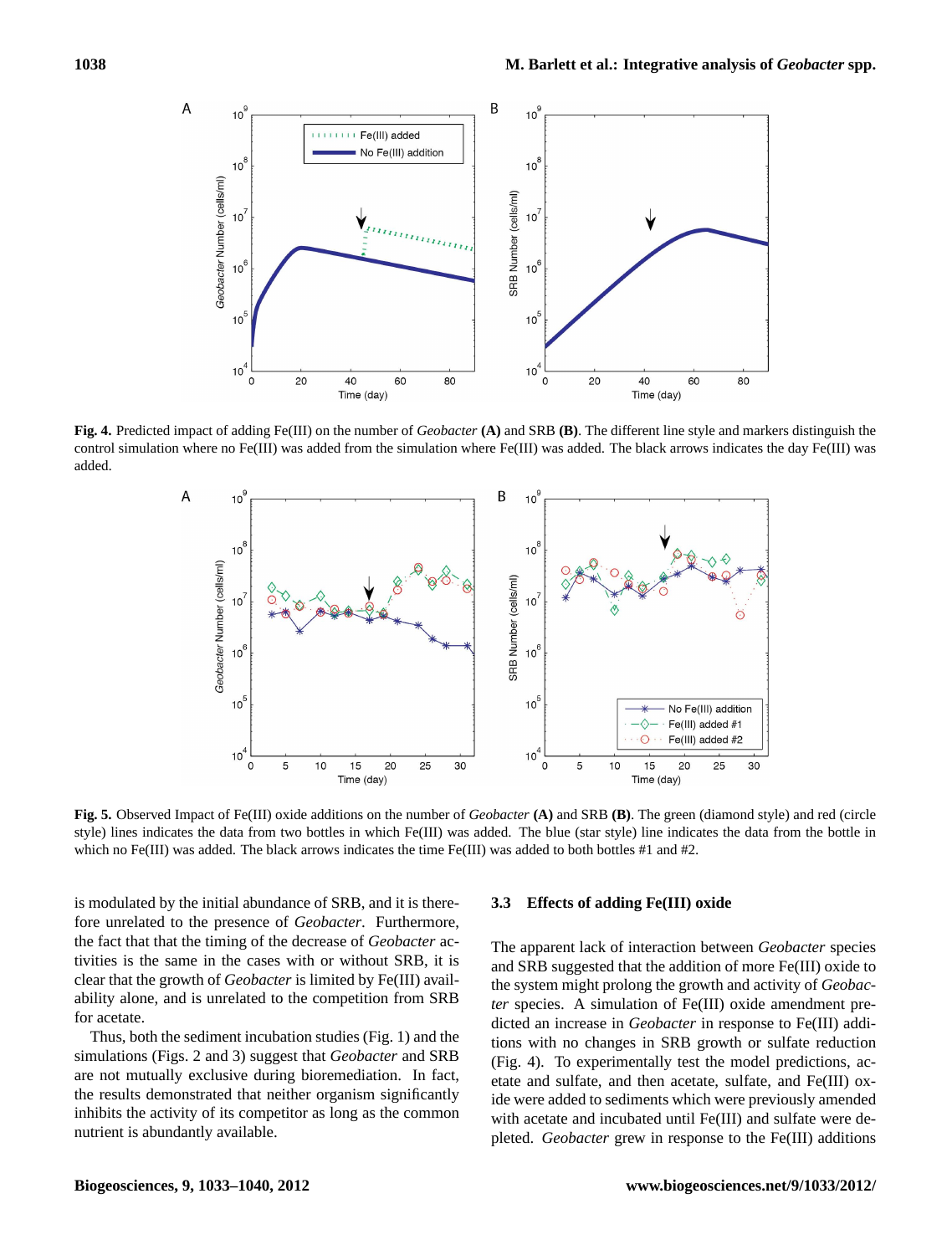in the two bottles where Fe(III) was amended but they did not grow when no Fe(III) was added (Fig. 5a). SRB grew in response to the additions of acetate and sulfate and the addition of Fe(III) had little effect on their growth (Fig. 5b) and the reduction of sulfate (data not shown). Similarly, simulation showed that if Fe(III) is added to the sediment at the beginning of the experiment, additional *Geobacter* biomass is produced, leading to faster utilization of Fe(III) but having little effect on the utilization of sulfate (Supplement Fig. S4). These results were consistent with the model predictions, demonstrating that the addition of Fe(III) oxide can resuscitate the growth of *Geobacter*, and further suggesting that the activities of *Geobacter* and SRB are not mutually exclusive during acetate-rich phases of bioremediation.

## **4 Concluding remarks**

The results demonstrate that it is possible to predictively model the interaction of growth of *Geobacter* and SRB when acetate is added to subsurface sediments to promote in situ uranium reduction. It is apparent from both the experimental and modeling approaches that the acetate-oxidizing *Geobacter* and SRB have little impact on each other as long as acetate is maintained in excess. The growth of *Geobacter* species is primarily controlled by the availability of Fe(III), and the initial predominance of *Geobacter* species following the addition of acetate can be attributed to the faster growth of *Geobacter* species. These studies provide the basis for the modeling-based design of in situ bioremediation approaches which will also have to consider additional complexities, such as rates of acetate delivery to the subsurface via injection wells, and geochemical reactions, such as the reduction of Fe(III) by sulfide, which removes Fe(III), but also generates S◦ , an alternative electron acceptor for *Geobacter* species. Through this approach, it is expected that the optimal strategies for the addition of acetate, Fe(III), and possibly other amendments will be identified.

# **Supplementary material related to this article is available online at: [http://www.biogeosciences.net/9/1033/2012/](http://www.biogeosciences.net/9/1033/2012/bg-9-1033-2012-supplement.pdf) [bg-9-1033-2012-supplement.pdf](http://www.biogeosciences.net/9/1033/2012/bg-9-1033-2012-supplement.pdf)**.

*Acknowledgements.* We acknowledge support by the Office of Science (BER), US Department of Energy, Awards No. DE-SC0004080, No. DE-SC0004814, and Cooperative Agreement No. DE-FC02-02ER63446. In addition, K. Z. and R. M. acknowledge support by the Office of Science (BER), US Department of Energy, Grant No. DE-FG02-07ER64367, Genome Canada as well as Natural Sciences and Engineering Research Council of Canada, Ontario Ministry of Research and Innovation, Canada Foundation for Innovation and University of Toronto Open Fellowship.

Edited by: K. Küsel

# **References**

- Amann, R. I., Binder, B. J., Olson, R. J., Chisholm, S. W., Devereux, R., and Stahl, D. A.: Combination of 16S rRNA-targeted oligonucleotide probes with flow cytometry for analyzing mixed microbial populations., Appl. Environ. Microbiol., 56, 1919– 1925, 1990.
- Anderson, R. T., Vrionis, H. A., Ortiz-Bernad, I., Resch, C. T., Long, P. E., Dayvault, R., Karp, K., Marutzky, S., Metzler, D. R., Peacock, A., White, D. C., Lowe, M. and Lovley, D. R.: Stimulating the In Situ Activity of *Geobacter* Species to Remove Uranium from the Groundwater of a Uranium-Contaminated Aquifer, Appl. Environ. Microbiol., 69, 5884–5891, 2003.
- Bethke, C. M., Ding, D., Jin, Q., and Sanford, R. A.: Origin of microbiological zoning in groundwater flows, Geology, 36, 739– 742, 2008.
- Chapelle, F.: Competitive exclusion of sulfate reduction by Fe(lll)-reducing bacteria: A mechanism for producing discrete zones of high-iron ground water, Ground Water, 30, 29–36, [doi:10.1111/j.1745-6584.1992.tb00808.x,](http://dx.doi.org/10.1111/j.1745-6584.1992.tb00808.x) 1992.
- Elferink, S., Luppens, S., Marcelis, C., and Stams, A.: Kinetics of acetate oxidation by two sulfate reducers isolated from anaerobic granular sludge, Appl. Environ. Microbiol., 64, 2301–2303, 1998.
- Holmes, D. E., Nevin, K. P., O'Neil, R. A., Ward, J. E., Adams, L. A., Woodard, T. L., Vrionis, H. A., and Lovley, D. R.: Potential for quantifying expression of the *Geobacteraceae* citrate synthase gene to assess the activity of *Geobacteraceae* in the subsurface and on current-harvesting electrodes, Appl. Environ. Microbiol., 71, 6870–6877, 2005.
- Holmes, D. E., Barlett, M. A., Chavan, M. A., Smith, J. A., Giloteaux, L., Risso, C., Williams, K. H., Wilkins, M., Long, P. E., and Lovley, D. R.: Molecular analysis of the growth rate of subsurface *Geobacter* species during in situ uranium bioremediation, Appl. Environ. Microbiol., submitted, 2012.
- Ingvorsen, K., Zehnder, A. J. B., and Jorgensen, B. B.: Kinetics of Sulfate and Acetate Uptake by *Desulfobacter postgatei*, Appl. Environ. Microbiol., 47, 403–408, 1984.
- Izallalen, M., Mahadevan, R., Burgard, A., Postier, B., Didonato, R., Sun, J., Schilling, C. H., and Lovley, D. R.: *Geobacter sulfurreducens* strain engineered for increased rates of respiration, Metab. Eng., 10, 267–275, 2008.
- Komlos, J., Moon, H. S., and Jaffé, P. R.: Effect of Sulfate on the Simultaneous Bioreduction of Iron and Uranium, J. Environ. Qual., 37, 2058–2062, 2008.
- Lemke, M. J., McNamara, C. J., and Leff, L. G.: Comparison of methods for the concentration of bacterioplankton for in situ hybridization, J. Microbiol. Meth., 29, 23–29, 1997.
- Lovley, D. R.: Cleaning up with genomics: applying molecular biology to bioremediation, Nat. Rev. Microbiol., 1, 35–44, 2003.
- Lovley, D. R. and Phillips, E. J.: Competitive mechanisms for inhibition of sulfate reduction and methane production in the zone of ferric iron reduction in sediments., Appl. Environ. Microbiol., 53, 2636–2641, 1987.
- Mahadevan, R., Bond, D. R., Butler, J. E., Esteve-Nuñez, A., Coppi, M. V., Palsson, B. O., Schilling, C. H., and Lovley, D. R.: Characterization of metabolism in the Fe(III)-reducing organism *Geobacter sulfurreducens* by constraint-based modeling, Appl. Environ. Microbiol., 72, 1558–1568, 2006.
- Mahadevan, R., Palsson, B. Ø., and Lovley, D. R.: In situ to in silico